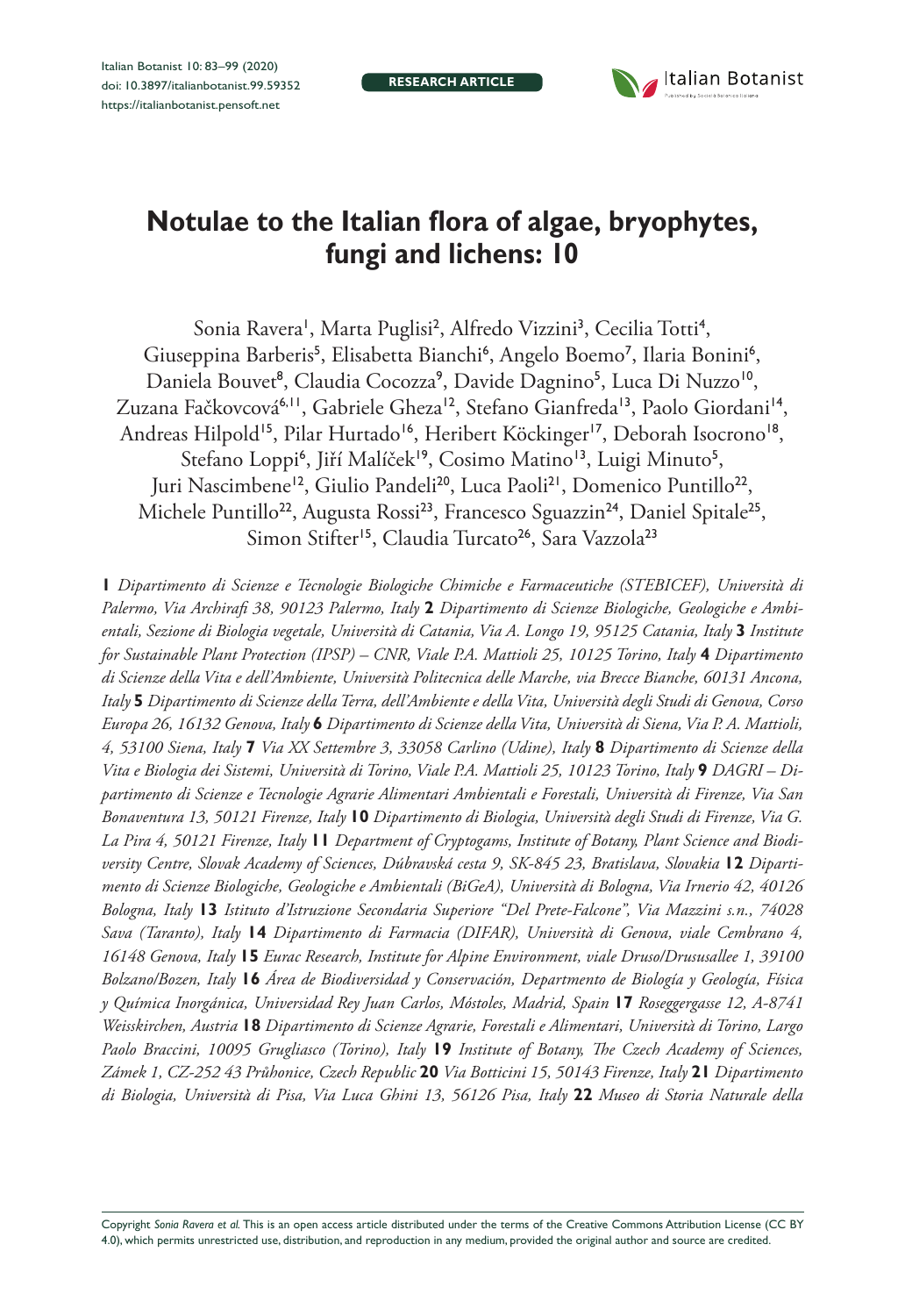*Calabria ed Orto Botanico, Università della Calabria, 87036 Arcavàcata di Rende (Cosenza), Italy* **23** *Arpa Piemonte, via Pio VII 9, 10135 Torino, Italy* **24** *Via Selvotta 61, 33055 Muzzana del Turgnano (Udine), Italy* **25** *Museo di Scienze Naturali dell'Alto Adige, Via dei Bottai, 1, 39100 Bolzano, Italy* **26** *Ce.S.Bi.N. s.r.l., via San Vincenzo 2, 16121 Genova, Italy*

Corresponding author: Sonia Ravera [\(sonia.ravera@unipa.it\)](mailto:sonia.ravera@unipa.it)

Academic editor: L. Peruzzi | Received 24 October 2020 | Accepted 16 November 2020 | Published 2 December 2020

**Citation:** Ravera S, Puglisi M, Vizzini A, Totti C, Barberis G, Bianchi E, Boemo A, Bonini I, Bouvet D, Cocozza C, Dagnino D, Di Nuzzo L, Fačkovcová Z, Gheza G, Gianfreda S, Giordani P, Hilpold A, Hurtado P, Köckinger H, Isocrono D, Loppi S, Malíček J, Matino C, Minuto L, Nascimbene J, Pandeli G, Paoli L, Puntillo D, Puntillo M, Rossi A, Sguazzin F, Spitale D, Stifter S, Turcato C, Vazzola S (2020) Notulae to the Italian flora of algae, bryophytes, fungi and lichens: 10. Italian Botanist 10: 83–99. <https://doi.org/10.3897/italianbotanist.99.59352>

#### **Abstract**

In this contribution, new data concerning red algae, bryophytes, fungi and lichens of the Italian flora are presented. It includes new records and confirmations for the algal genus *Thorea*, for the bryophyte genera *Ephemerum*, *Hedwigia*, *Pogonatum*, *Riccia*, *Sphagnum*, and *Tortella*, the fungal genera *Pileolaria* and *Sporisorium*, and the lichen genera *Bacidia*, *Cerothallia*, *Chaenotheca*, *Cladonia*, *Halecania*, *Lecanora*, *Phylloblastia*, *Physcia*, *Protoparmelia*, *Pycnora*, *Segestria*, and *Sphaerophorus*.

#### **Keywords**

Ascomycota, Basidiomycota, Bryidae, Marchantiidae, Rhodophyta

# **How to contribute**

The text of the records should be submitted electronically to: Cecilia Totti [\(c.totti@](mailto:c.totti@univpm.it) [univpm.it\)](mailto:c.totti@univpm.it) for algae, Marta Puglisi [\(mpuglisi@unict.it\)](mailto:mpuglisi@unict.it) for bryophytes, Alfredo Vizzini ([alfredo.vizzini@unito.it](mailto:alfredo.vizzini@unito.it)) for fungi, Sonia Ravera ([sonia.ravera@unipa.it\)](mailto:sonia.ravera@unipa.it) for lichens.

# **Floristic records**

# ALGAE

*Thorea hispida* (Thore) Desvaux (Thoreaceae)

+ **PIE**: Tanaro River, Castello di Annone (Asti), shallow water on river side, moderate flow, (UTM WGS84: 32T 445180.4969789), 108 m, 19 September 2013, *V. Pizzo, S. Vazzola*, conf. *R. Bolpagni*; Bormida di Millesimo River, Cortemilia (Cuneo), shallow water, moderate flow (UTM WGS84: 32T 431783.4932315), 250 m, 14 August 2014, *E. Gastaldi, V. Pizzo, S. Vazzola*; Marcova torrent, Motta De' Conti (Vercelli), shallow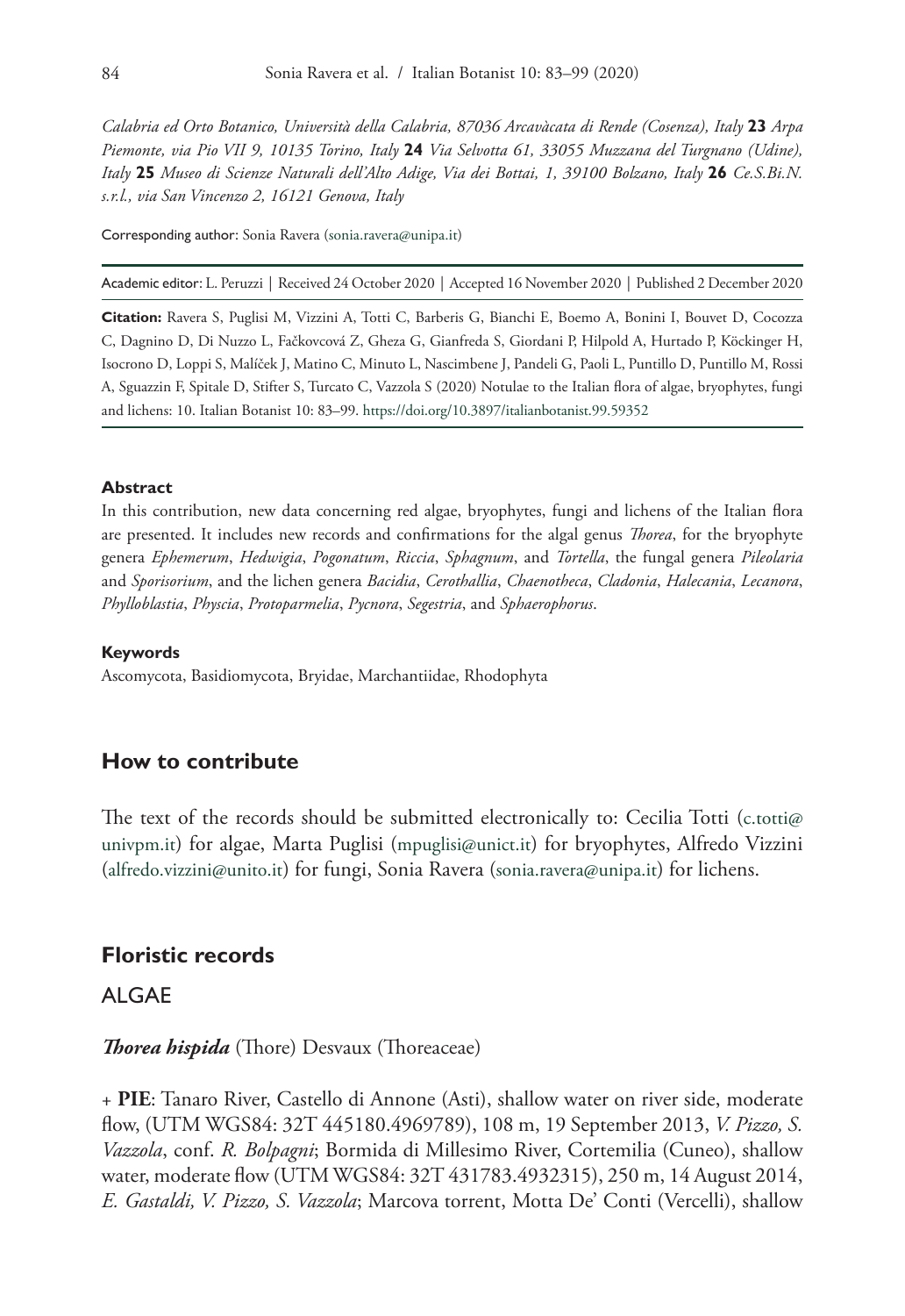water, moderate flow (UTM WGS84: 32T 463903.5002336), 100 m, 16 July 2015, *V. Pizzo V., S. Vazzola*; Tanaro River, Castello di Annone (Asti), shallow water on river side, moderate flow, (UTM WGS84: 32T 445180.4969789), 108 m, 13 July 2016, *V. Pizzo, S. Vazzola* (Herbarium ARPA Piemonte – Dipartimento territoriale Piemonte sud est); Tanaro River, Felizzano (Alessandria), shallow water on river side, moderate flow (UTM WGS84: 32T 455731.4970930), 95 m, 13 July 2016, *V. Pizzo, S. Vazzola* (Herb. ARPA Piemonte – Dipartimento territoriale Piemonte sud est); Tanaro River, San Martino Alfieri (Asti), shallow waters on river side, moderate flow (UTM WGS84: 32T 431600.4963158), 128 m, 21 July 2016, *V. Pizzo, S. Vazzola* (Herbarium ARPA Piemonte – Dipartimento territoriale Piemonte sud est); Roggia Bona torrent, Caresana (Vercelli), shallow water, moderate flow (UTM WGS84: 32T 461394.5008232), 100 m, 6 October 2016, *V. Pizzo, S. Vazzola*; Sesia River, Motta De' Conti (Vercelli), shallow water on river side, moderate flow (UTM WGS84: 32T 464813.5004710), 100 m, 12 October 2016, *V. Pizzo, S. Vazzola* (Herbarium ARPA Piemonte – Dipartimento territoriale Piemonte sud est); Bormida di Millesimo River, Cortemilia (Cuneo), shallow water, moderate flow (UTM WGS84: 32T 431783.4932315), 250 m, 3 October 2018, *E. Gastaldi*, *V. Pizzo, S. Vazzola*; Tanaro River, Castello di Annone (Asti), shallow water on river side, moderate flow, (UTM WGS84: 32T 445180.4969789), 108 m, 5 August 2019, *V. Pizzo, S. Vazzola*; Tanaro River, San Martino Alfieri (Asti), shallow waters on river side, moderate flow (UTM WGS84: 32T 431600.4963158), 128 m, 5 August 2019, *V. Pizzo, S. Vazzola*; Tanaro River, Felizzano (Alessandria), shallow water on river side, moderate flow (UTM WGS84: 32T 455731.4970930), 95 m, 8 August 2019, *V. Pizzo, S. Vazzola*. – Species new for the flora of Piemonte.

Many new collections of *Thorea hispida* have been made in recent years from Europe: Simić and Pantović (2010), Simić et al. (2014) for Serbia; Vitonytė (2011) for Lithuania; Cărăuş (2012) for Romania; Tomás et al. (2013) for Spain. This is likely the result of the implementation of the Water Framework Directive, that imposed an overall review and updating of knowledge on neglected macroscopic primary producers in freshwater ecosystems, such as red algae (Ceschin et al. 2012, 2013). Despite this renewed interest, this species remains poorly documented, especially regarding its ecological preferences (Vitonytė 2011, García and Aboal 2014). Thoreales are common in tropical and subtropical areas (Sheath and Hambrook 1990, Sheath et al. 1993, Carmona and Necchi 2001) and are considered rare and threatened in Europe (Eloranta et al. 2011). Accordingly, *T. hispida* is included in the Algae Red List in some European countries (Ludwig and Schnittler 1996, Sheliag-Sosonko 1996, Simienska 2006, Simić et al. 2007, Temniskova et al. 2008, Täuscher 2010), and it is still considered a species with a very restricted distribution (García and Aboal 2014 and references therein). In Italy, it was reported for the first time in Lombardia (northern Italy) in the Oglio River, a mid-size and nutrient-rich tributary of the Po River, where a seasonal monitoring study conducted during 2009–2011 revealed that a 40 km stretch hosted three *T. hispida* populations (Bolpagni et al. 2015). *Thorea hispida* is commonly associated to nutrient-rich waters.

S. Vazzola, D. Bouvet, A. Rossi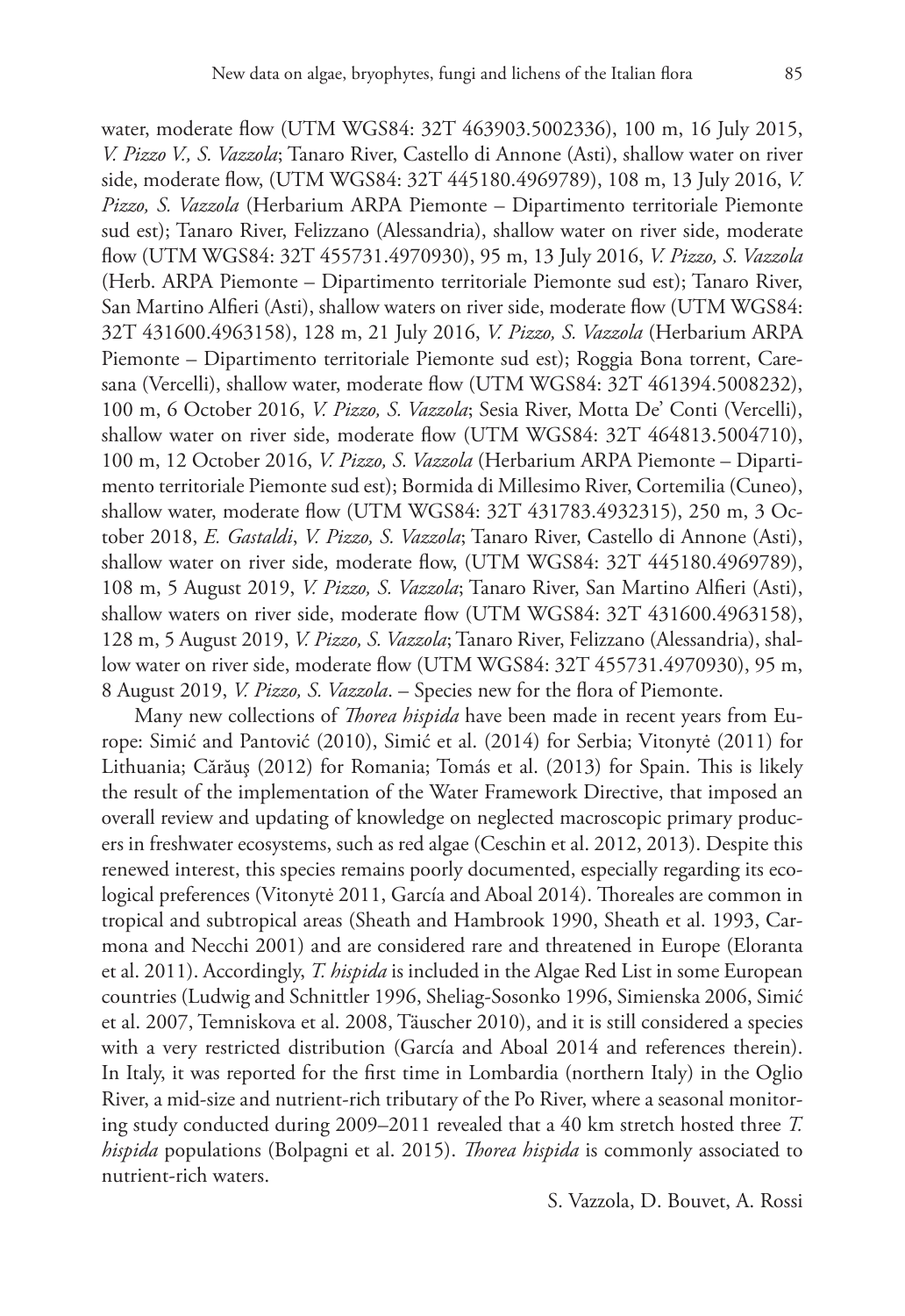# BRYOPHYTES

# *Ephemerum recurvifolium* (Dicks.) Boulay (Pottiaceae)

+ **TAA**: Municipality of Montagna/Montan (Bolzano/Bozen-Südtirol) (UTM WGS84 32T 677213.5133744), 430 m, 15 May 2019, leg. *S. Stifter, A. Hilpold*, det. *D. Spitale* (Herbarium BOZ). – Species new for the flora of Trentino-Alto Adige.

*Ephemerum recurvifolium* is a submediterranean-euryatlantic species quite rare in Europe, where it is considered at risk in many countries (Hodgetts and Lockhart 2020) and listed as Near Threatened in the new IUCN European Red List (Hodgetts et al. 2019). In Italy it occurs in five administrative regions, Piemonte, Umbria, Campania, and Sicilia, and was recorded before 1968 in Toscana and Sardegna (Aleffi et al. 2020). In the new locality, *Ephemerum recurvifolium* was found in an apple orchard managed with Integrated Farming practices. Associated species were *Amblystegium serpens* (Hedw.) Schimp., *Kindbergia praelonga* (Hedw.) Ochyra, *Plagiomnium cuspidatum* (Hedw.) T.J.Kop., and *Brachythecium campestre* (Müll.Hal.) Schimp. In South Tyrol, this species is not listed in the new bryophyte database (FloraFaunaSüdtirol 2014). Like the other members of the genus it can be easily overlooked because of its small size. It is distinguished from the much more common *Ephemerum serratum* (Hedw.) Hampe and *Ephemerum minutissimum* Lindb. for its more strongly toothed leaves, showing no or very faint midrib. On suitable sites, this species grows on bare, moist soils often on calcareous clay in arable fields (Dierßen 2001), or on surfaces within grassy patches, which probably protect the persistent protonema from damage (Novotný 1986).

D. Spitale, S. Stifter, A. Hilpold

## *Hedwigia emodica* Hampe ex Müll.Hal. (Hedwigiaceae)

+ **LIG**: Frisolino, Ne (Genova), path to the Miniera di Molinello, on red jasper (UTM WGS84: 32T 536605.4910320), 248 m, 5 January 2015, leg. *G. Barberis*, det. *G. Barberis*, *D. Dagnino, C. Turcato* (GE B180). – Species confirmed for the flora of Liguria.

*Hedwigia emodica* was reported for Italy by Aleffi et al. (2008) as *Hedwigia ciliata*  (Hedw.) P.Beauv. var. *leucophaea* Bruch. & Schimp. for Piemonte, Trentino-Alto Adige, and Sardegna and, with old reports, for Val d'Aosta, Lombardia, Liguria, Toscana, Calabria, and Sicilia. Later, after a revision of specimens kept in the herbaria of Firenze (FI) and Pisa (PI), this species was reported also for Veneto, Emilia-Romagna, and Umbria (Puglisi et al. 2013). In particular, *H. emodica* has not been found in Liguria since the second half of the 19<sup>th</sup> century, when it was indicated for "apennino Genuensis" (De Notaris 1869) and for M. Penna (Fleischer 1893). It is a suboceanic boreo-temperate species, quite rare in the Mediterranean region, where it occurs in some countries as a single record (Ros et al. 2013).

G. Barberis, D. Dagnino, C. Turcato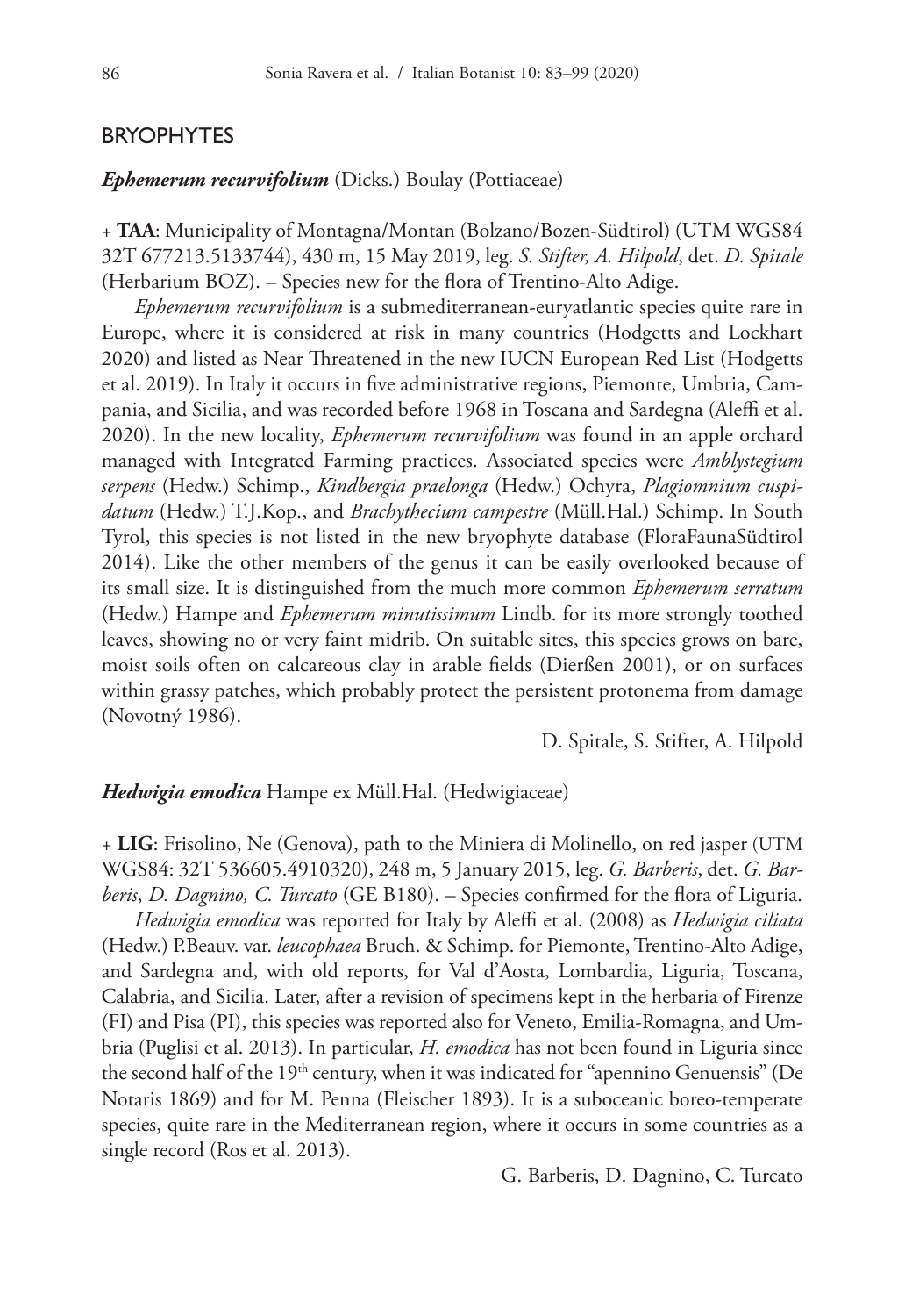# *Pogonatum aloides* (Hedw.) P.Beauv. (Polytrichaceae)

+ **LIG**: Passo Cento Croci, Varese Ligure (La Spezia), mixed deciduous forest dominated by beech (UTM WGS84: 32T 549632.4918834), 1061 m, 7 October 2018, leg. *S. Peccenini*, det. *D. Dagnino, C. Turcato* (GE B167); Ronco Scrivia (Genova), along the "Cascinetta-Tegli" municipal road, coppice wood dominated by chestnut (UTM WGS84: 32T 493268.4937707), 475 m, 7 October 2018, leg. *D. Dagnino*, det. *D. Dagnino, C. Turcato* (GE B168). – Species confirmed for the flora of Liguria.

*Pogonatum aloides* occurs in most of the Italian regions (Aleffi et al. 2020) and Mediterranean countries (Ros et al. 2013), growing in a wide range of shady environments, from the basal to the alpine belt (Cortini Pedrotti 2001). Several records from the end of the 19<sup>th</sup> century suggest that this species was common in Liguria (Piccone 1863, Fitzgerald and Bottini 1881, Fleischer 1893), but it was no longer recorded for this region (Aleffi et al. 2020).

D. Dagnino, L. Minuto, C. Turcato

# *Riccia lamellosa* Raddi (Ricciaceae)

+ **PUG**: Contrada Samia, Torricella (Taranto), on dry soil, (UTM WGS 84 33T 712611.4466222), 25 m, 30 January 2020, *S. Gianfreda* (Herbarium Gianfreda). – Species new for the flora of Puglia.

*Riccia lamellosa* was found in a small olive tree grove, two kilometres from the Ionian Sea; the soil was not plowed and was covered by a large amount of mosses. The specimens are characterized by light green rosettes with lobes 2–3 mm wide, lateral wings narrow, hardly distinct, nearly horizontal in old parts; the spores are dark brown,  $90-100(110)$  µm in diameter with wings about 5 µm wide. In Europe the species is widespread in the southern and Mediterranean countries (Hodgetts and Lockhart 2020); in Italy the only Regions where it was found are Trentino-Alto Adige, Toscana, Campania, Sardegna, and Sicilia (Aleffi et al. 2020).

S. Gianfreda, C. Matino

#### *Sphagnum molle* Sull. (Sphagnaceae)

+ **FVG**: Malga Plotta, Carnic Alps, Paluzza (Udine), in a small bog next to the forest road which leads from the Marinelli Refuge to the Pass of Monte Croce Carnico (UTM WGS84: 33T 339914.5162098), 1847 m, 12 July 2020, *F. Sguazzin, A. Boemo* (Bryophytorum Herbarium F. Sguazzin). – Species confirmed for the flora of Friuli-Venezia Giulia.

*Sphagnum molle* is a suboaceanic-temperate species; it is mostly distributed in northern and central Europe, where it is considered at risk of extinction in many coutries (Hodgetts and Lockhart 2020). It is known in Italy, with reports published after 1950, for Piemonte, Veneto, and Trentino-Alto Adige and, with older records,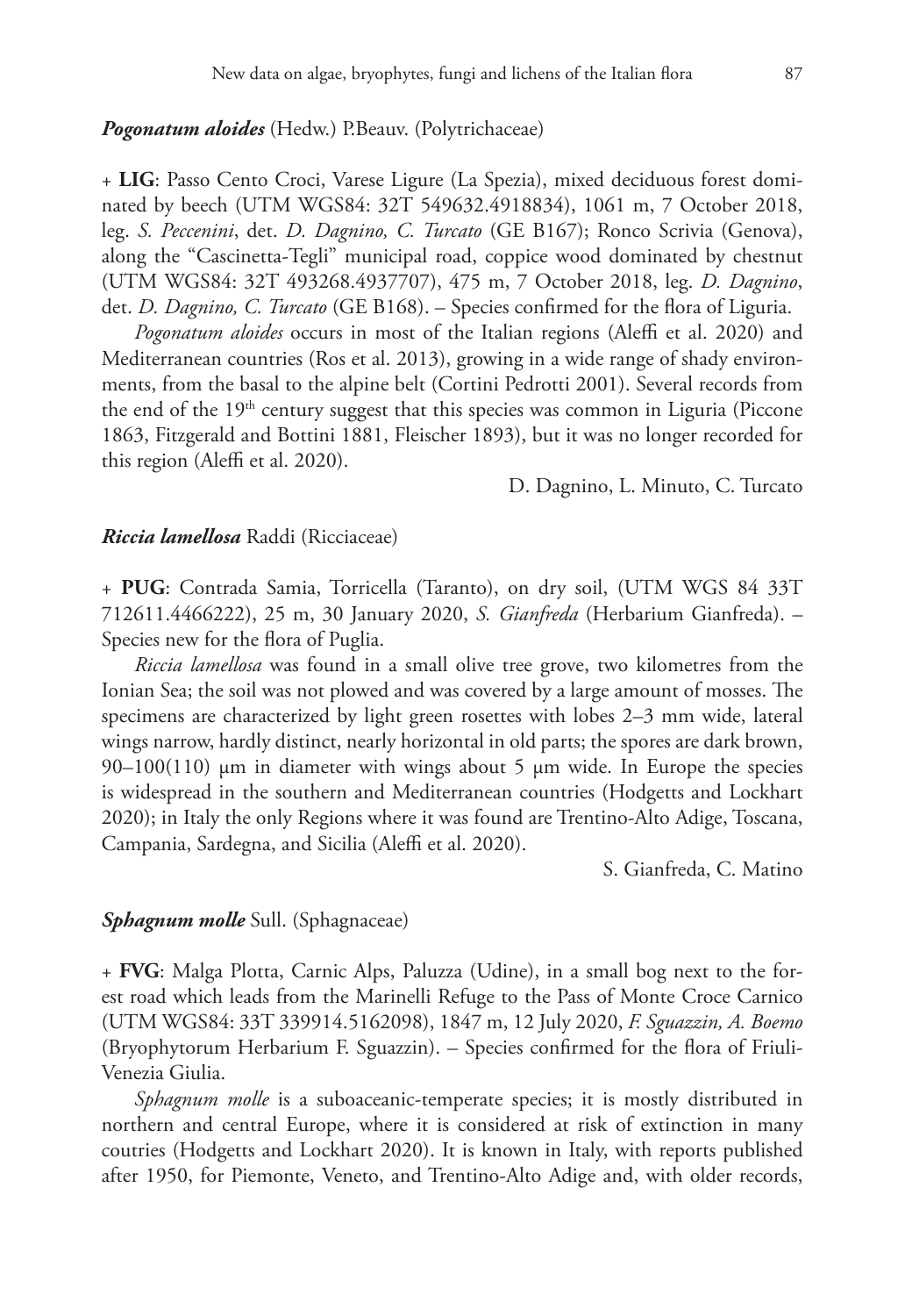for Lombardia and Friuli-Venezia Giulia (Aleffi et al. 2008, 2020). As regards Friuli-Venezia Giulia (Sguazzin 2011), the only finding refers to Carnic Alps, and dates back more than a century (Kern 1908). In Italy, all *Sphagnum* species are threatened with extinction, but are included in the category Data Deficient (DD), because of their insufficient distribution knowledge (Rossi et al. 2013). According to Laine et al. (2018), this species grows in poor fens, along lake shores, wet heath margins, and sand dunes. F. Sguazzin, A. Boemo

## *Tortella mediterranea* Köckinger, Lüth O.Werner & Ros (Pottiaceae)

+ **ITALIA** (**TOS**): Solco d'Equi, Apuan Alps Regional Park, Fivizzano (Massa Carrara), on sunny and dry (occasionally shaded and humid), vertical to inclined marble rocks at the edge of the road (UTM WGS84: 32T 593317.4890377), 396 m, 4 March 2020, *G. Pandeli* (Herb. Pandeli, Herb. Köckinger, GZU); Lizza della Canalonga, Apuan Alps Regional Park, Valle di Vinca, Fivizzano (Massa Carrara), marble and limestone outcrops above the path (UTM WGS84: 32T 591507.4888129), 355 m, 4 March 2020, *G. Pandeli* (SIENA). – Species new for the flora of Italy (Toscana).

*Tortella mediterranea* is a Mediterranean species recently described from the limestone gorges and crags of the mountainous regions of Mallorca, Greece, Croatia, and Montenegro from areas with a rather high level of annual precipitation. It differs from similar taxa, like *Tortella nitida* (Lindb.) Broth. and *Tortella tortuosa* (Hedw.) Limpr., by a characteristic combination of character-states according to Köckinger et al. (2018), see Suppl. material 1. This species proved locally abundant, but no sporophyte- nor gametangia-bearing material was detected. The populations can be found along the paths of Lizza della Canalonga and Solco d'Equi (Apuan Alps Regional Park), on vertical marble and limestone outcrops occupied by *Homalothecium lutescens* (Hedw.) H.Rob., *Schistidium crassipilum* H.H.Blom, *Ctenidium molluscum* (Hedw.) Mitt., *Tortella nitida* (Lindb.) Broth. var. *irrigata* (H.Winter) R.H.Zander, *Exsertotheca crispa* (Hedw.) S.Olsson, Enroth & D.Quandt, *Trichostomum crispulum* Bruch, and *Tortella squarrosa*  (Brid.) Limpr. Because of the frequency of environmentally similar habitats in the area, *T. mediterranea* could be present also in other localities of the Apuan Alps.

G. Pandeli, H. Köckinger, I. Bonini

# FUNGI

*Pileolaria terebinthi* (DC.) Castagne (Pileolariaceae)

+ **BAS**: Castelmezzano (Potenza), hypophyllous on leaves of *Pistacia terebinthus* L. (UTM WGS84: 33T 588716.4486225), 687 m, 20 October 2019, *D. Puntillo* (CLU No. 406). – Species new for the flora of Basilicata.

Considered for a long time a hemi-form (II, III, IV stage) or brachy-form rust species (0, II, III, IV), it is instead an automacrocyclic species (0, I, II, III, IV) as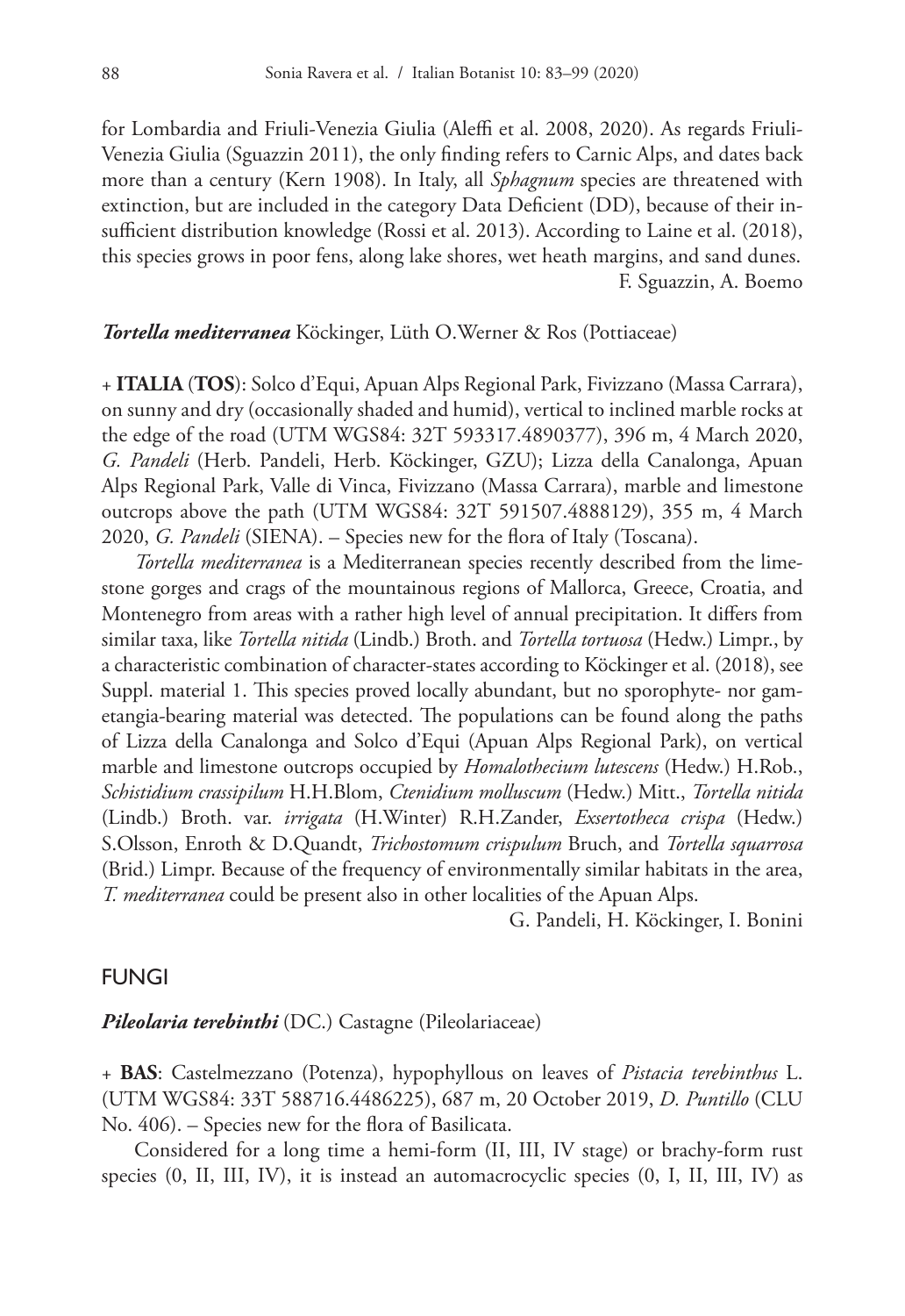demonstrated by Abbasi (2018). Its aecial state is not uredinoid, as it was believed. *Pileolaria terebinthi* was cited as new for Italy by Berlese (1896), who recorded it on leaves of *Pistacia vera* L. in the Botanical Garden of University of Camerino, then it was reported from the Botanical Garden of Padova under the name *Uredo terebinthi* DC. (Saccardo 1872), from Veneto, Lombardia, Liguria, Marche, Lazio, Puglia (Trotter 1908, under the name *Uromyces terebinthi* (DC.) G.Winter) and also from Etna in Sicilia (Scalia 1915, under the name *Uromyces terebinthi*).

D. Puntillo

# *Sporisorium reilianum* (J.G.Kühn) Langdon & Full. (Ustilaginaceae)

+ **CAL**: Monasterace Marina near the archaeological excavations of Caulonia (Reggio Calabria), on flowers of *Sorghum halepense* (L.) Pers. (UTM WGS84: 33S 637874.4257027) 4 m, 22 August 2014, *D. Puntillo* (CLU No. 404). – Species new for the flora of Calabria.

Sori are located in *Sorghum* inflorescences, which are usually destroyed and transformed into a grainy-powdery blackish-brown sporal mass. This species also grows also on *Zea mays* L., but it is less common than *Ustilago maydis* (DC.) Corda. *Sporisorium cruentum* (J.Kühn) K.Vánky is very similar, but it stands out with its smooth spores, while in *Sporisorium sorghi* C.G.Ehrenberg ex H.F.Link the sori infect the ovaries. *Sporisorium reilianum* is a subcosmopolitan species. In Italy, Rivolta (1873) reported the species under the name *Ustilago holci-sorghi* Rivolta for Grosseto (Toscana). Ciferri (1938) listed the species under the name *Sphacelotheca holci-sorghi* Cif. for Campania, Emilia-Romagna, Lazio, Lombardia, Sicilia, Trentino-Alto Adige, and Veneto. Recently, Tommasi (2006) reported the species for Friuli Venezia Giulia.

D. Puntillo

# **LICHENS**

*Bacidia igniarii* (Nyl.) Oxner (Ramalinaceae)

+ **ABR**: Vallone Grascito, south of Sulmona (L'Aquila), on the bark of *Quercus pubescens* Willd. (UTM WGS84: 33T 414031.4652537), 568 m, 7 July 2020, leg. *L. Paoli, Z. Fačkovcová, S. Loppi, A. Vannini*, det. *L. Paoli, Z. Fačkovcová* (SAV). – Species new for the flora of Abruzzo.

This species generally grows on smooth barks, rarely on wood, and it is poorly known (Nimis 2016). The collected specimen has ascospores 3-septate, hyaline, bacilliform  $(15 \times 2.5 \mu m)$ ; epithecium K-, olive green; hymenium mostly colourless; simple paraphyses; hypothecium colourless or very pale brown, K+ reddish.

L. Paoli, Z. Fačkovcová, S. Loppi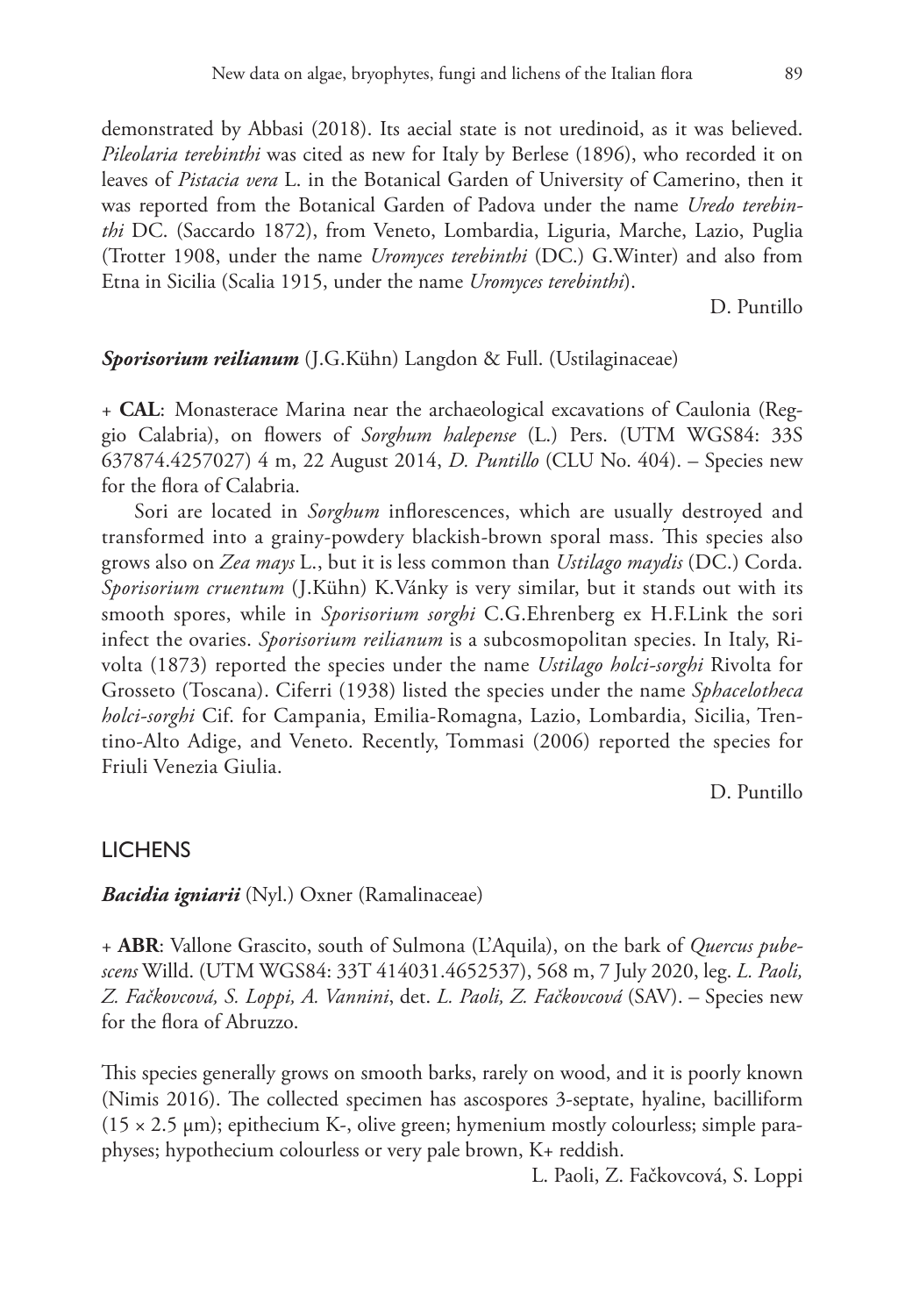*Cerothallia luteoalba* (Turner) Arup, Frödén & Søchting (Teloschistaceae)

+ **ABR**: Vallone Grascito, south of Sulmona (L'Aquila), on the bark of *Quercus pubescens* Willd. (UTM WGS84: 413992.4652623), 564 m, 7 July 2020, leg. *L. Paoli, Z. Fačkovcová, S. Loppi, A. Vannini*, det. *L. Paoli, Z. Fačkovcová* (SAV). – Species new for the flora of Abruzzo.

This species often prefers dust-covered barks, especially old trunks of deciduous trees, and it was more frequent in the past, perhaps extinct in several parts of the country, especially in northern Italy (Nimis, 2016). The collected specimen is characterized by thallus K- and by the presence of numerous apothecia (diameter < 0.6 mm), with mostly orange disc K+ red, and slightly paler proper margin. The ascospores are 1-septate, polarilocular, hyaline, with thin septum (< 1/4 of the length of ascospores). The specimen was recorded together with *Caloplaca cerina* (Hedw.) Th.Fr. s.lat., *Catillaria nigroclavata* (Nyl.) J.Steiner, *Gyalolechia flavorubescens* (Huds.) Søchting, Frödén & Arup, and *Myriolecis hagenii* (Ach.) Sliwa, Zhao Xin & Lumbsch.

L. Paoli, Z. Fačkovcová, S. Loppi

## *Chaenotheca stemonea* (Ach.) Müll.Arg. (Coniocybaceae)

+ **TOS**: Loc. Lago, Forest of Vallombrosa, Reggello (Firenze), on *Pinus* sp. (UTM WGS84: 32T 706990.4848314), 910 m, 24 June 2020, leg. *C. Cocozza, S. Ravera*, det. *S. Ravera* (Herb. Ravera); Forest of Vallombrosa, Reggello (Firenze), on Silver fir (*Abies alba* Mill.) standing dead tree (UTM WGS84: 32T 707245.4849062), 960 m, 8 October 2020, *S. Ravera* (Herb. Ravera). – Species new for the flora of Toscana.

*Chaenotheca stemonea* is a pin lichen with poorly developed excipulum, the lower part with a whitish pruina, 0.7–1.6 mm high, characterized by the photobiont (*Stichococcus*), the thin and farinose thallus and the almost globose capitulum. It is a cool-temperate to boreal-montane, circumpolar species, rare in the Italian montane belt, usually found on bark and wood of conifers, more rarely on deciduous trees in forested habitats (Nimis 2016). This specimen grows on the trunk of a single old tree, covering it completely up to approximately 2 m above the ground, along the course of a stream. *Chaenotheca stemonea* is included in the Italian Red List of epiphytic lichens, under the "Least Concern" category (Nascimbene et al. 2013).

S. Ravera, C. Cocozza

## *Cladonia macrophylla* (Schaer.) Stenh. (Cladoniaceae)

– **TOS**. – Species to be excluded from the flora of Toscana.

*Cladonia macrophylla* is a an arctic-boreal species found only at high elevations in temperate Europe (Wirth et al. 2013), and occurring only in the Alps in Italy (Nimis et al. 2018). Nimis (1993) reported only a single record of this species from Toscana, originally published by Sambo (1927). However, Sambo (1927) reported «*Cladonia squamosa* var. *macrophylla* Rabenhorst», which is *Cladonia squamosa* Hoffm., and not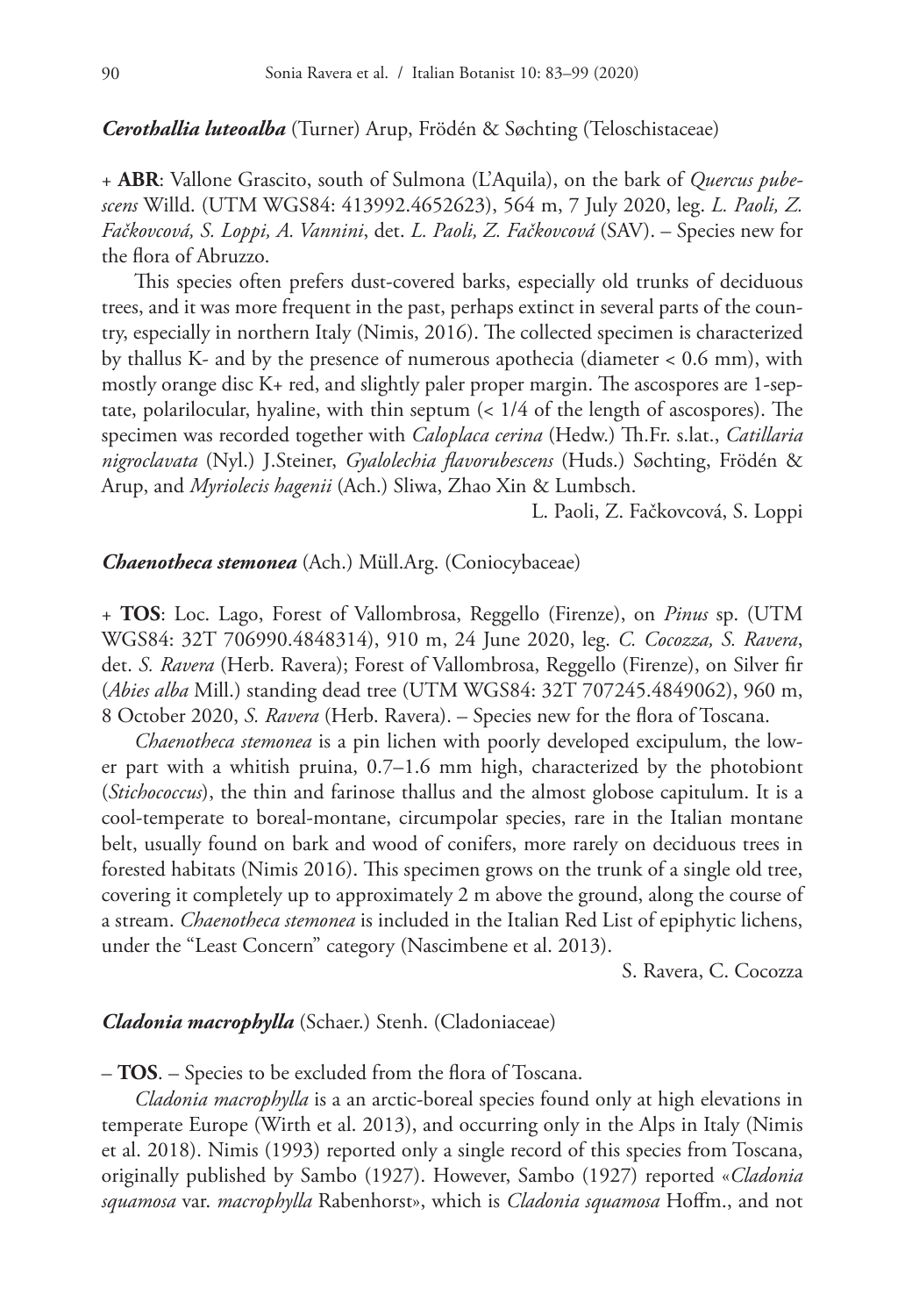«*Cladonia alpicola* (Flot.) Vain.», the name used for *C. macrophylla* in the 1920s (see Ahti 1967). Therefore, *C. macrophylla* was never actually reported from Toscana. Furthermore, the record by Sambo (1927) should not even be referred to *C. squamosa*. No specimen by Sambo was found in FI (Munzi et al. 2019), albeit Sambo (1927) clearly stated that this species was identified by referring to a specimen collected by Emilio Rodegher and preserved in FI («*Cfr. hb. centr. Gen. Cladonia campione Val Brembana legit Rodegher*»). The only specimen found in FI and labelled as «*Cladonia squamosa* var. *macrophylla*» («*Valle Brembana (Bergamasco), Rodegher, Det. Dr. Jatta, ex herb. E. Baroni*») is a misidentified specimen of *Cladonia furcata* (Huds.) Schrad. subsp. *furcata*, showing many large squamules on podetia. Therefore, the record by Sambo (1927) should also probably be referred to a specimen of *C. furcata* with richly squamulose podetia.

# G. Gheza, L. Di Nuzzo, J. Nascimbene

## *Halecania viridescens* Coppins et P.James (Leprocaulaceae)

+ **ITALY** (**TAA**): Cavalese (Trento), on twig of *Fraxinus excelsior* L. (UTM WGS84: 32T 689644.5128933), 970 m, 13 December 2013, *J. Malíček* (Herb. Malíček no. 5342). – Species new for the flora of Italy (Trentino-Alto Adige).

*Halecania viridescens* is a crustose lichen with a fragile pale green to green-brown minutely warted-areolate thallus, dissolving into Pd+ orange-red soralia; few or absent gray to dark brown apotecia (to 0.4 mm broad). When sterile, it resembles *Scoliciosporum sarothamni* (Vain.) Vězda, which usually does not form discrete soralia and is C+ reddish. However, both species are slightly variable and can occur in the same habitat, so that the Pd+ reaction of soralia in *H. viridescens* is an important diagnostic character. In temperate Europe, *Halecania viridescens* is widespread pioneer lichen in forests and agricultural landscape. It prefers slightly nitrophilous communities and smooth bark of young trunks, branches and twigs. This species is often associated with *Catillaria nigroclavata* (Nyl.) Schuler and *Candelariella efflorescens* agg. *sensu* Westberg and Clerc (2012). Due to its mainly sterile occurrence and small thalli, *Halecania viridescens* is an overlooked species and its real distribution and abundance are probably much larger than believed (Malíček et al. 2020).

J. Malíček

#### *Lecanora marginata* (Schaer.) Hertel & Rambold (Lecanoraceae)

+ **VEN:** Colle Cesta, near Vette Grandi Pass, Vette Feltrine, Dolomiti Bellunesi National Park (Belluno), on selciferous calcareous rocks (Formazione di Fonzaso) (UTM WGS84: 32T 719837.5107983), 2010 m, 12 July 2020, *J. Nascimbene* (Herb. Nascimbene JN6868). – Species confirmed for the flora of Veneto.

*Lecanora marginata* is a lichen with a crustose, continuous or rimose-areolate, yellowish to yellowish white thallus and lecideine apothecia shiny black, flat to convex, at first immersed, then subsessile. A thalline margin is present only in very young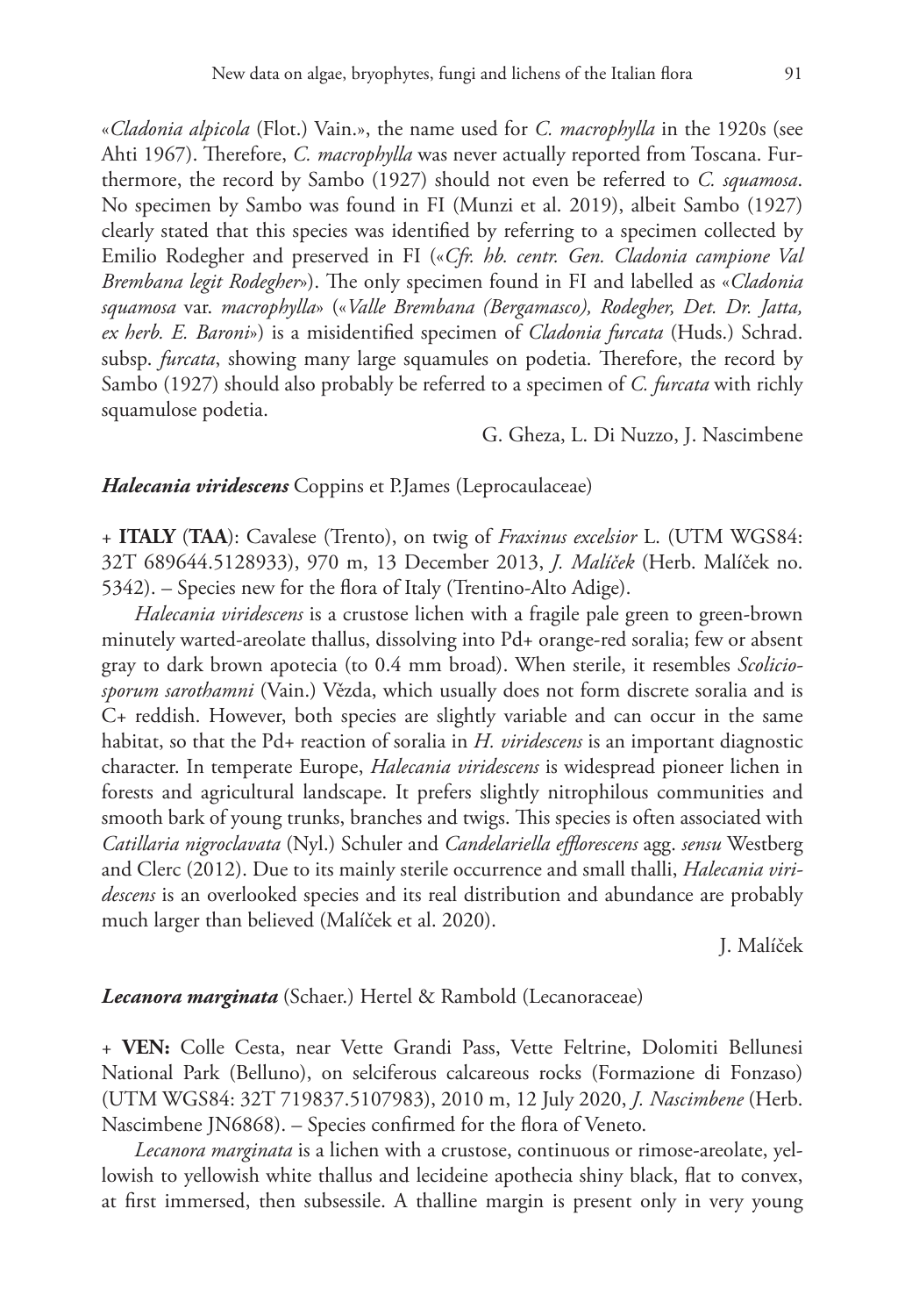apothecia and it is very soon excluded. The epithecium is typically green to dark bluegreen or greenish black, reacting N+ red. The hymenium and the hypothecium are colourless. It is a circumpolar, arctic-alpine lichen, that in Italy is most frequent in the Alps (Nimis 2016), on limestone, dolomite, and on more or less calciferous siliceous rocks. The record reported here was collected on a selciferous carbonatic formation of the late Jurassic period. The last records from Veneto date back to the second half of the 19<sup>th</sup> century (Nimis 1993).

J. Nascimbene

# *Phylloblastia inexpectata* Sérus., Coppins & Lücking (Verrucariaceae)

+ **CAL**: Bosco di Mavigliano, Montalto Uffugo (Cosenza), on cladodes of *Ruscus aculeatus* L. and *Hedera helix* L. leaves (UTM WGS84: 33S 604439.4360261), 223 m, 1 October 2020, *D. Puntillo* (CLU No. 17945, 17946). – Species new for the flora of Calabria.

*Phylloblastia inexpectata* is a foliicolous pyrenocarpous lichen species with Atlantic-Macaronesian distribution, also known from the British Isles and Madeira (Nimis 2016). In Italy, this species is known only for a warm-humid gorge located in Campania, where it was collected on *Buxus sempervirens* L. leaves (Sérusiaux et al. 2007). Its distribution is certainly underestimated, due to morphological characteristics. In fact, this species has an inconspicuous and very thin thallus, with a cortex formed by a single layer of cylindrical to irregular cells close to the perithecia, and very small flattened perithecia (0.1–0.15 mm in diameter). In the field, it is easily mistaken for a non-lichenized fungus. In the Mavigliano wood, we recorded a few others foliicolous species: *Fellhanera bouteillei* (Desm.) Vězda, *Porina hoehneliana* (Jaap) R.Sant., *Porina oxneri* R.Sant., *Bacidina vasakii* (Vězda) Vězda, and the lichenicolous fungus *Bryostigma muscigenum* (Th.Fr.) Frisch & G.Thor (Puntillo and Puntillo 2004).

D. Puntillo, M. Puntillo

## *Physcia dimidiata* (Arnold) Nyl. (Physciaceae)

+ **SIC**: Roccafiorita (Messina), on limestone rocks at N-facing slope of a hill (UTM WGS84: 33S 523131.4198140), 880 m, 4 May 2012, *J. Malíček* (Herb. Malíček no. 6760). – Species new for the flora of Sicilia.

*Physcia dimidiata* is a narrow lobed foliose lichen, forming small irregular rosettes with overlapping lobes, crenulate and minutely lobulate at tips. It grows in rather rainprotected vertical and slight overhangs on epilithic substrates, as well as on artificial substrates and, occasionally, on basal parts of old trees with nutrient-rich, subneutral to moderately basic, often deeply cracked bark (Wirth et al. 2013). This lichen is a holarctic species with a Mediterranean to mild-temperate distribution in Europe, where it grows mostly below the montane belt (Nimis 2016).

J. Malíček, S. Ravera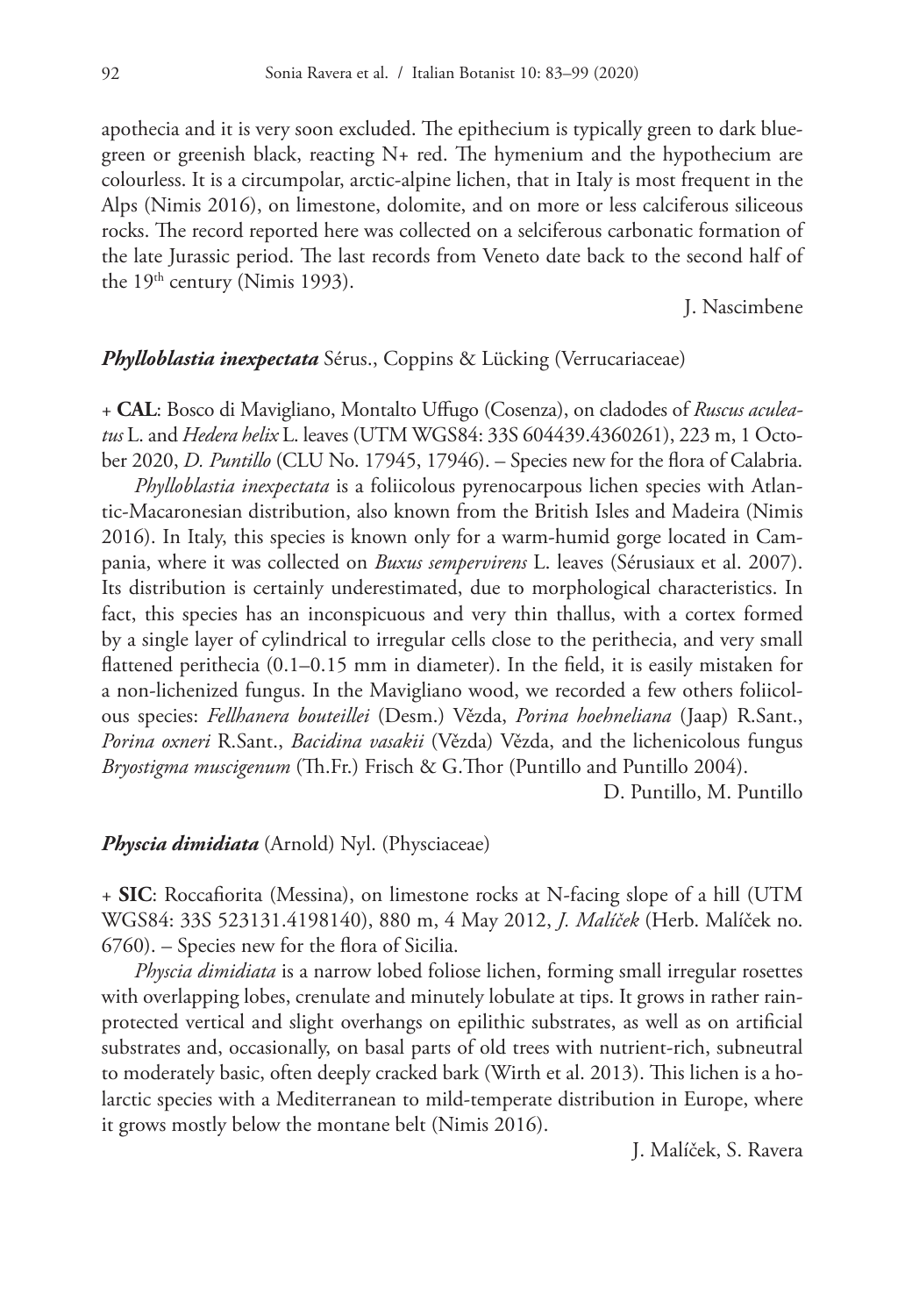## *Protoparmelia badia* (Hoffm.) Hafellner (Parmeliaceae)

+ **VEN:** Colle Cesta, near Vette Grandi Pass, Vette Feltrine, Dolomiti Bellunesi National Park (Belluno), on selciferous calcareous rocks (Formazione di Fonzaso) (UTM WGS84: 32T 719837.5107983), 2010 m, 2 May 2000, *J. Nascimbene* (Herb. Nascimbene JN1318); Colle Cesta, near Vette Grandi Pass, Vette Feltrine, Dolomiti Bellunesi National Park (Belluno), on selciferous calcareous rocks (Formazione di Fonzaso) (UTM WGS84: 32T 719837.5107983), 2010 m, 12 July 2020, *J. Nascimbene* (Herb. Nascimbene JN6869). – Species confirmed for the flora of Veneto.

*Protoparmelia badia* is a crustose lichen with an olive-brown to gray-brown or dark brown rimose-areolate to warted thallus, chestnut brown to dark brown apothecia, at first immersed and later sessile, and one-celled  $(10-16 \times 4-7 \mu m)$  spores with pointed apices. It is a heterogeneous species (Singh et al. 2015) with an Italian distribution mainly centered in the Alps (reaching the nival belt), where it is common on siliceous rocks. It is relatively rare in Mediterranean ranges (Nimis 2016). The records reported here were collected on nodules or flint layers included in a carbonatic, late Jurassic, formation that are typically colonized by silicicolous lichens (e.g., *Rhizocarpon*  geographicum s.l.). The last records from Veneto date back to the second half of the 19<sup>th</sup> century (Nimis 1993).

J. Nascimbene

# *Pycnora sorophora* (Vain.) Hafellner (Pycnoraceae)

+ **PIE**: Upper Valsesia, Rassa (Vercelli), ZPS "Alta Valsesia e Valli Otro, Vogna, Gronda, Artogna e Sorba", on old wooden fences not far from Torrente Gronda (UTM WGS84: 32T 423291.5068728), 960 m, 16 August 2020, *D. Isocrono* (Herbarium Isocrono). – Species new for the flora of Piemonte.

The genus *Pycnora*, formerly included in *Hypocenomyce* M.Choisy, was established in 2001 (Hafellner and Türk 2001) to separate crustose species with alectorialic acid and black pycnidia. Two of the four known species – *Pycnora sorophora* and *Pycnora praestabilis* (Nyl.) Hafellner – occur in Italy. *Pycnora sorophora* is a microlichen with areolate thallus and farinose yellowish brown soredia, often sterile, occurring on wood and on the bark of conifers. This species is widely distributed in boreal and temperate Europe but it is, so far, rarely reported in Italy only for eastern regions (Nimis 2016). It is included in the Italian Red List of epiphytic lichens as "Vulnerable" (Nascimbene et al. 2013).

D. Isocrono

## *Segestria leptalea* (Durieu & Mont.) R.C.Harris (Porinaceae)

+ **TOS**: Forest of Vallombrosa, Reggello (Firenze), on bark of *Fagus sylvatica* L. (UTM WGS84: 32T 707245.4849025), 995 m, 23 June 2020, leg. *C. Cocozza, S. Ravera*, det.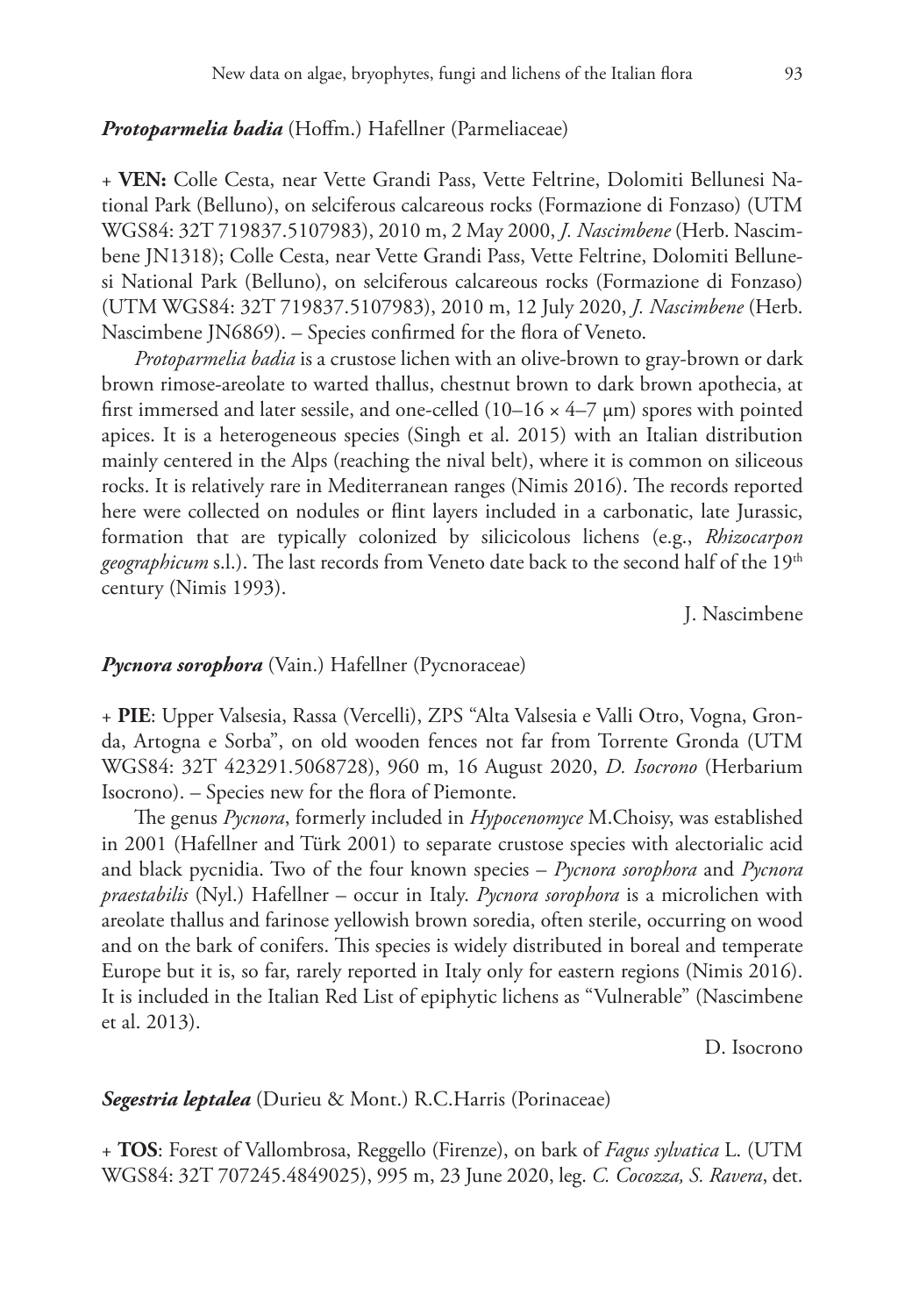*S. Ravera* (Herb. Ravera); Loc. Lago, Forest of Vallombrosa, Reggello (Firenze), on *Abies alba* Mill. (UTM WGS84: 32T 707000.4848230), 920 m, 7 October 2020, leg. *C. Cocozza, S. Ravera*, det. *S. Ravera* (Herb. Ravera). – Species new for the flora of Toscana.

*Segestria leptalea* is a crustose Pyrenocarpales, characterized by crowded brownish orange (not black, as more common in Pyrenocarpales) perithecia 0.1–0.3 mm across, partly immersed. In central Europe, it is typical for temperate beech forests, including mountain beech forests (J. Malíček pers. comm.). This species prefers old-growth forests, but it can occur also in managed ones, which are close to some old-growth forests. In Italy – where it is known only for Basilicata (Bartoli and Puntillo 1998) and Calabria (Puntillo and Vězda 1994, Puntillo 1995, 1996) – it usually grows on smooth bark of broadleaved trees, in moist forests and sometimes foliicolous on *Buxus sempervirens* L. (Nimis 2016). In the Forest of Vallombrosa, we found this lichen on bark of *F. sylvatica* L. and *Abies alba* Mill. in a mixed forest of beech and silver fir, with tree coverage greater than 60%, both on north and south-facing slopes, between 920 and 1050 m a.s.l.. *Segestria leptalea* is included in the Italian Red List of epiphytic lichens and classified as "Vulnerable" (Nascimbene et al. 2013).

S. Ravera, C. Cocozza

#### *Sphaerophorus globosus* (Huds.) Vain. (Sphaerophoraceae)

+ **CAM**: Ottati (Salerno), on *Fagus sylvatica* L. (UTM WGS84: 33T 527606.4485629), 1361 m, 28 June 2016, leg. *P. Hurtado, P. Giordani, E. Bianchi*, det. P. Giordani (Herb. Bianchi). – Species new for the flora of Campania.

*Sphaerophorus globosus* belongs to species complex with a very wide and disjunct distribution and a substantial morphological variability. It is a fruticose and shrubby lichen, forming small to large cushions (up to 15 cm across), irregularly branched, with rare terminal apothecia (Högnabba and Wedin 2003). *Sphaerophorus globosus* is generally restricted to cold-humid areas, mostly on rocks or as epiphyte, but occasionally grows over mossy outcrops in coastal forests at low and middle elevations. This species is extremely rare in Italy, and it is probably extinct in several Regions (Nimis 2016). Due to its rarity, it is included in the Italian Red List of epiphytic lichens under the "Vulnerable" category (Nascimbene et al. 2013). The record reported here refers to a fairly large population, colonizing a dozen large beech trees in an undisturbed open stand, within the epiphytic communities of the *Lobarion pulmonariae*.

P. Hurtado, P. Giordani, E. Bianchi

# **Acknowledgements**

Giulio Pandeli wishes to thank Michael Lüth (Freiburg, Germany) for hints on the identification of *Tortella mediterranea*.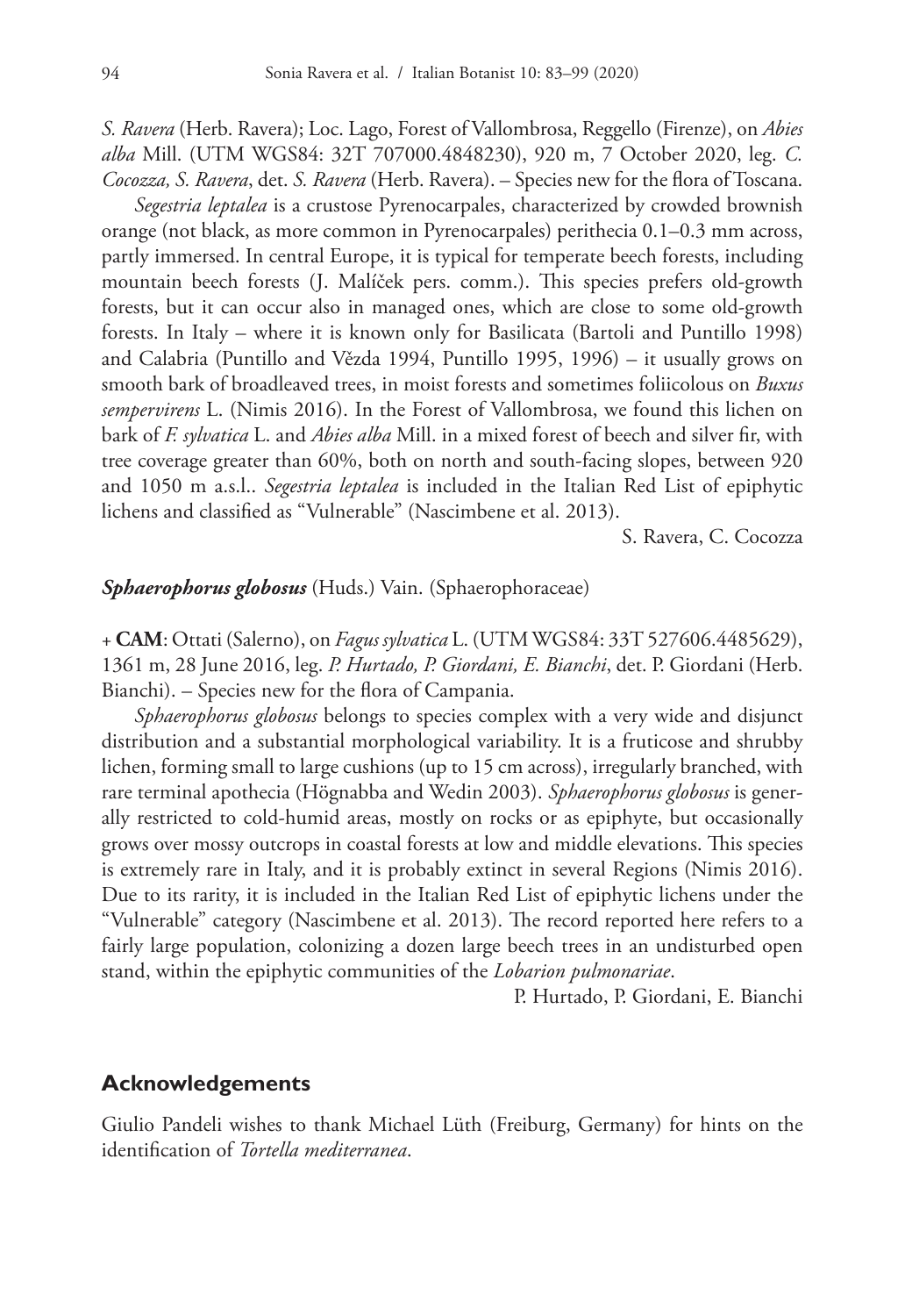# **References**

- Abbasi A (2018) Notes on the genus *Pileolaria* (Pucciniales). Mycologia Iranica 5: 1–6.
- Ahti T (1967) Nomenclatural notes on *Cladonia delessertii* and *Cladonia alpicola.* The Bryologist 70: 104–105. [https://doi.org/10.1639/0007-2745\(1967\)70\[104:NNOCDA\]2.0.CO;2](https://doi.org/10.1639/0007-2745(1967)70%5B104:NNOCDA%5D2.0.CO;2)
- Aleffi M, Tacchi R, Cortini Pedrotti C (2008) Check-list of the Hornworts, Liverworts and Mosses of Italy. Bocconea 22: 1–255.
- Aleffi M, Tacchi R, Poponessi S (2020) New Checklist of the Bryophytes of Italy. Cryptogamie, Bryologie 41(13): 147–195.<https://doi.org/10.5252/cryptogamie-bryologie2020v41a13>
- Bartoli A, Puntillo D (1998) Interesting lichen species from the Maratea coast (Basilicata region, South Italy). Sauteria 9: 61–70.
- Berlese AN (1896) Sulla struttura e sviluppo della *Pileolaria terebinthi*. Rivista di Patolgia Vegetale, Firenze, 287–294.
- Bolpagni R, Amadio C, Johnston ET, Racchetti E (2015) New physical and chemical perspectives on the ecology of *Thorea hispida* (Thoreaceae). Journal of Limnology 74: 294–301. <https://doi.org/10.4081/jlimnol.2014.1058>
- Cărăuș I (2012) Algae of Romania. A distributional checklist of actual algae. Version 2.3,  $3^{rd}$ revision. University of Bacau, Bacau (Romania), 809 pp.
- Carmona JJ, Necchi Jr O (2001) Systematics and distribution of *Thorea* (Thoreaceae, Rhodophyta) from central Mexico and south-eastern Brazil. Phycological Research 49: 231–239. <https://doi.org/10.1111/j.1440-1835.2001.tb00253.x>
- Ceschin S, Bisceglie S, Ricci S (2012) Contribution to the knowledge of red algae (Rhodophyta) of some rivers in Central Italy. Cryptogamie, Algologie 31: 61–67. [https://doi.](https://doi.org/10.7872/crya.v33.iss1.2011.061) [org/10.7872/crya.v33.iss1.2011.061](https://doi.org/10.7872/crya.v33.iss1.2011.061)
- Ceschin S, Ricci S, Abati S, Bisceglie S, Minciardi MR, Zuccarello V (2013) Distribution and ecology of red algae in Italian rivers. Fundamental and Applied Limnology 183: 223–337. <https://doi.org/10.1127/1863-9135/2013/0493>
- Ciferri R (1938) Ustilaginales: Tilletiaceae, Graphiolaceae, Ustilaginaceae. Flora Italica Cryptogama Fungi 17: 1–443.
- Cortini Pedrotti C (2001) Flora dei muschi d'Italia, I parte. Antonio Delfino Editore. Sassari, 832 pp.
- De Notaris G (1869) Epilogo della Briologia Italiana. Tip. Sordo-Muti, Genova, 781 pp.
- Dierßen K (2001) Distribution, ecological amplitude and phytosociological characterization of European bryophytes. Bryophytorum Bibliotheca 56: 1–289.
- Eloranta P, Kwandrans J, Kusel-Fetzmann E (2011) Süßwasserflora von Mitteleuropa vol 7: Rhodophyta and Phaeophyceae. In: Schagerl M (Ed.) Süßwasserflora von Mitteleuropa Band 7. Freshwater flora of Central Europe. Spectrum Akademischer Verlag. Heidelberg, 1–155.
- Fitzgerald C, Bottini A (1881) Prodromo della briologia dei bacini del Serchio e della Magra. Nuovo Giornale Botanico Italiano 13: 23–121.
- Fleischer M (1893) Beitrag zur Laubmoosflora Liguriens. Atti del Congresso Internazionale di Genova 1892: 266–310.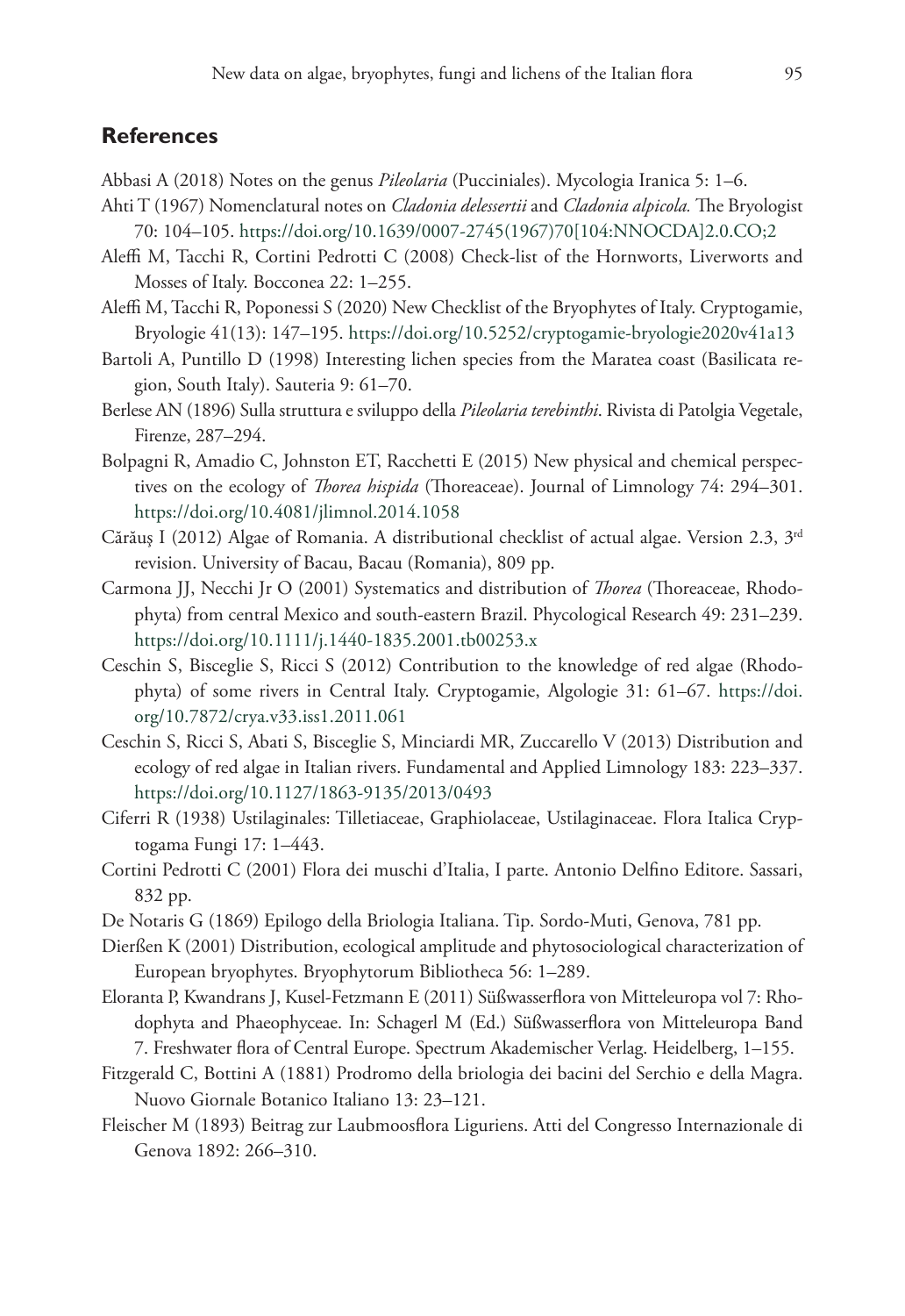- FloraFaunaSüdtirol (2014) Das Portal zur Verbreitung von Tier- und Pflanzenarten in Südtirol. Naturmuseum Südtirol, Bozen. www.florafauna.it [accessed 7.6.2020]
- García ME, Aboal M (2014) Environmental gradients and macroalgae in Mediterranean marshes: the case of Pego-Oliva marsh (East Iberian Peninsula). The Science of the Total Environment 475: 216–224.<https://doi.org/10.1016/j.scitotenv.2013.10.014>
- Hafellner J, Türk R (2001) Die lichenisierten Pilze Österreichs eine Checkliste der bisher nachgewiesenen Arten mit verbreitungsangaben. Stapfia 76: 1–167.
- Hodgetts N, Lockhart N (2020) Checklist and country status of European bryophytes update 2020. Irish Wildlife Manuals, No. 123. National Parks and Wildlife Service, Department of Culture, Heritage and the Gaeltacht. Ireland, 214 pp.
- Hodgetts N, Calix M, Englefield E, Fettes N, Garcia Criado M, Patin L, Nieto A, Bergamini A, Bisang I, Baisheva E, Campisi P, Cogoni A, Hallingback T, Konstantinova N, Lockhart N, Sabovljevic M, Schnyder N, Schrock C, Sergio C, Sim Sim M, Vrba J, Ferreira CC, Afonina O, Blockeel T, Blom H, Caspari S, Gabriel R, Garcia C, Garilleti R, Gonzalez Mancebo J, Goldberg I, Hedenas L, Holyoak D, Hugonnot V, Huttunen S, Ignatov M, Ignatova E, Infante M, Juutinen R, Kiebacher T, Kockinger H, Kučera J, Lonnell N, Luth M, Martins A, Maslovsky O, Papp B, Porley R, Rothero G, Soderstrom L, Ştefănuţ S, Syrjanen K, Untereiner A, Vaňa J, Vanderpoorten A, Vellak K, Aleffi M, Bates J, Bell N, Brugues M, Cronberg N, Denyer J, Duckett J, During HJ, Enroth J, Fedosov V, Flatberg K-I, Ganeva A, Gorski P, Gunnarsson U, Hassel K, Hespanhol H, Hill M, Hodd R, Hylander K, Ingerpuu N, Laaka-Lindberg S, Lara F, Mazimpaka V, Mežaka A, Muller F, Orgaz JD, Patino J, Pilkington S, Puche F, Ros RM, Rumsey F, Segarra-Moragues JG, Seneca A, Stebel A, Virtanen R, Weibull H, Wilbraham J, Żarnowiec J (2019) A miniature world in decline: European Red List of Mosses, Liverworts and Hornworts. IUCN, Brussels, 87 pp. [https://](https://doi.org/10.2305/IUCN.CH.2019.ERL.2.en) [doi.org/10.2305/IUCN.CH.2019.ERL.2.en](https://doi.org/10.2305/IUCN.CH.2019.ERL.2.en)
- Högnabba F, Wedin M (2003) Molecular phylogeny of the *Sphaerophorus globosus* species complex. Cladistics 19: 224–232.<https://doi.org/10.1111/j.1096-0031.2003.tb00365.x>
- Kern F (1908) Die Moosflora der Karnischen Alpen. ahresbericht der Schlesische Gesellshaft für Vaterländische Cultur 2: 2–14.
- Köckinger H, Lüth M, Werner O, Ros RM (2018) *Tortella mediterranea* (Pottiaceae), a new species from southern Europe, its molecular affinities, and taxonomic notes on *T. nitida*. The Bryologist 121: 560–570.<https://doi.org/10.1639/0007-2745-121.4.560>
- Laine J, Flatberg KI, Harju P, Minkkinen K, Laine A, Tuittila E-S, Vasander H (2018) *Sphagnum* Mosses – The Stars of European Mires. University of Helsinki Department of Forest Sciences, Sphagna Ky, Helsinnki, 326 pp.
- Ludwig G, Schnittler M (1996) Rote liste gefahrdeter Pflanzen Deutschlands. Schriftenreihe fur Vegetationskunde 28: 744 pp.
- Malíček J, Palice Z, Šoun J, Vondrák J, Novotný P (2020) Atlas českých lišejníků. www.dalib.cz [accessed 4.10.2020]
- Munzi S, Benesperi R, Bianchi E, Brackel Wv, Di Nuzzo L, Favero-Longo SE, Gheza G, Giordani P, Matteucci E, Paoli L, Tonon C (2019) Sulle orme dei Sambo – escursione del XXXI congresso della Società Lichenologica Italiana al Monteferrato. Notiziario della Società Lichenologica Italiana 32: 99–108.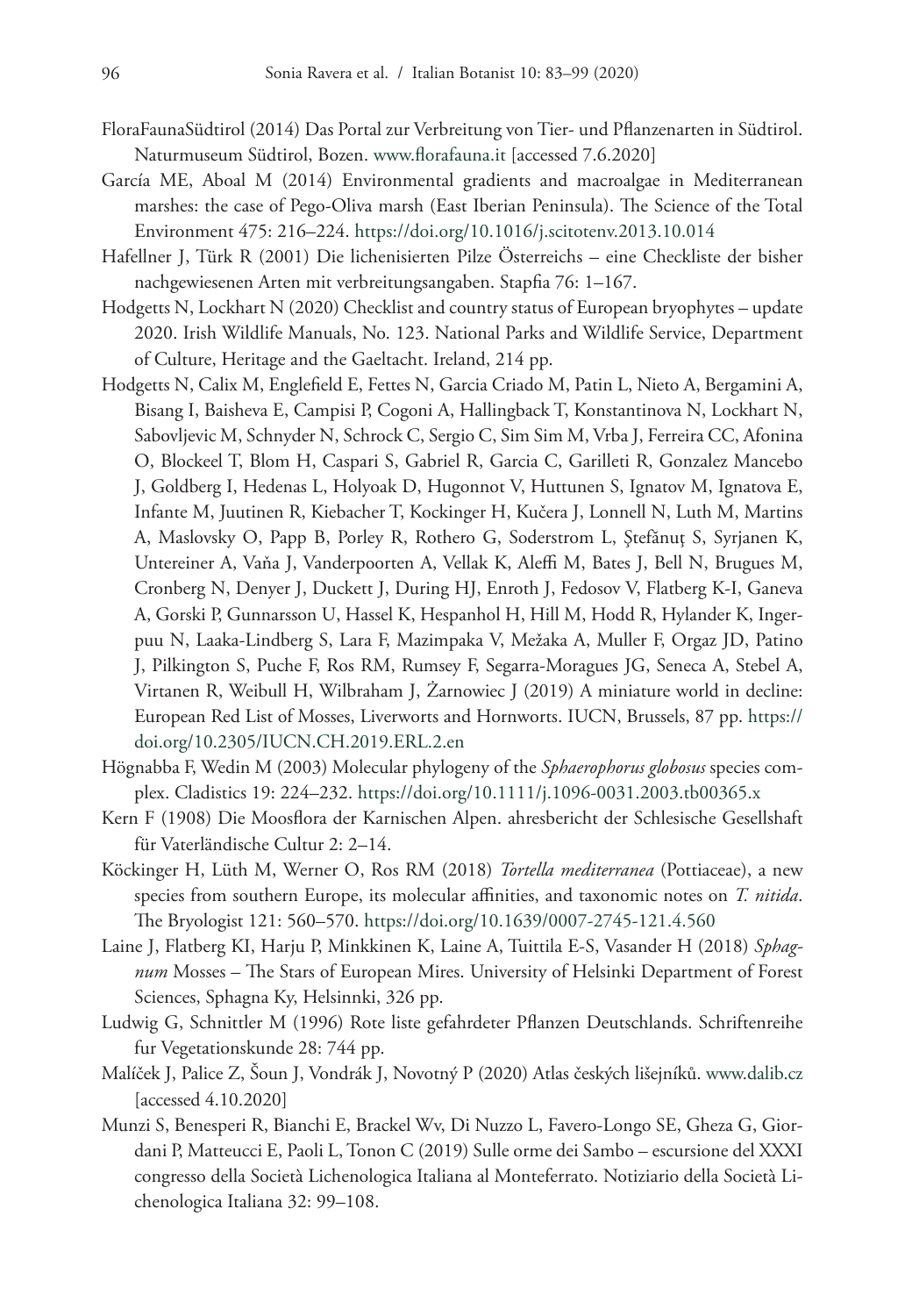- Nascimbene J, Nimis PL, Ravera S (2013) Evaluating the conservation status of epiphytic lichens of Italy: a red list. Plant Biosystems 147: 898–904. [https://doi.org/10.1080/1126](https://doi.org/10.1080/11263504.2012.748101) [3504.2012.748101](https://doi.org/10.1080/11263504.2012.748101)
- Nimis PL (1993) The lichens of Italy: an annotated catalogue. Monografie XII. Museo Regionale di Scienze Naturali di Torino, Torino, 897 pp.
- Nimis PL (2016) The Lichens of Italy A second annotated catalogue. EUT Edizioni Università di Trieste, Trieste, 740 pp.
- Nimis PL, Hafellner J, Roux C, Clerc P, Mayrhofer H, Martellos S, Bilovitz PO (2018) The lichens of the Alps – an annotated checklist. MycoKeys 31: 1–634. [https://doi.org/10.3897/](https://doi.org/10.3897/mycokeys.31.23568) [mycokeys.31.23568](https://doi.org/10.3897/mycokeys.31.23568)
- Novotný I (1986) The moss *Ephemerum recurvifolium* (Dicks.) Boul. in Czechoslovakia. Acta Musei Moraviae 71: 119–130.
- Piccone A (1863) Elenco dei Muschi di Liguria. Commentario della Società Crittogamologica Italiana 1: 240–287.
- Puglisi M, Campisi P, Dia MG, Privitera M (2013) Additional reports for Italian moss flora. Plant Biosystems 147: 525–528.<https://doi.org/10.1080/11263504.2013.806365>
- Puntillo D (1995) Contributi alle conoscenze floristiche sui licheni d'Italia. VIII. Florula lichenica del Bosco di Santa Maria (Serra San Bruno, Vibo Valentia, Calabria). Webbia 50: 51–66.<https://doi.org/10.1080/00837792.1995.10670597>
- Puntillo D (1996) I Licheni di Calabria. Monografie XXII. Museo Regionale di Scienze Naturali di Torino, Torino, 229 pp.
- Puntillo D, Puntillo M (2004) Flora of Mavigliano Wood (Cosenza, Calabria). I. The Lichens. Flora Mediterranea 14: 189–200.
- Puntillo D, Vězda A (1994) Some foliicolous lichens new to Calabria. Webbia 49: 125–131. <https://doi.org/10.1080/00837792.1994.10670575>
- Sguazzin F (2011) Check-list delle briofite del Friuli Venezia Giulia (NE Italia). Gortania 32(2010): 17–114.
- Rivolta S (1873) Dei parassiti vegetali come introduzione allo studio delle malattie parassitarie e delle alterazioni dell'alimento degli animali domestici. Torino, Tipografia di Giulio Speirani e Figli, 422 pp.
- Ros RM, Mazimpaka V, Abou-Salama U, Aleffi M, Blockeel T L, Brugués M, Cros RM, Dia MG, Dirkse GM, Draper I, El-Saadawi W, Erdag A, Ganeva A, Gabriel R, Gonzales-Mancebo JM, Granger C, Herrnstadt A, Hugonnot V, Khalil K, Kürschner H, Losada-Lima A, Luís L, Mifsus S, Privitera M, Puglisi M, Sabovlijević, Sèrgio C, Shabbara HM, Sim-Sim M, Sotiaux A, Tacchi R, Vanderpoorten A, Wernner O (2013) Mosses of the Mediterranean, an annotated checklist. Cryptogamie, Bryologie 34: 99–283. [https://doi.](https://doi.org/10.7872/cryb.v34.iss2.2013.99) [org/10.7872/cryb.v34.iss2.2013.99](https://doi.org/10.7872/cryb.v34.iss2.2013.99)
- Rossi G, Montagnani C, Gargano D, Peruzzi L, Abeli T, Ravera S, Cogoni A, Fenu G, Magrini S, Gennai M, Foggi B, Wagensommer RP, Venturella G, Blasi C, Raimondo FM, Orsenigo S [Eds] (2013) Lista Rossa della Flora Italiana. 1. Policy Species e altre specie minacciate. Comitato Italiano IUCN e Ministero dell'Ambiente e della Tutela del Territorio e del Mare, 54 pp.
- Saccardo PA (1872) Florula spontanea Horti Botanici Patavini. Nuovo Giornale botanico italiano 4: 212–220.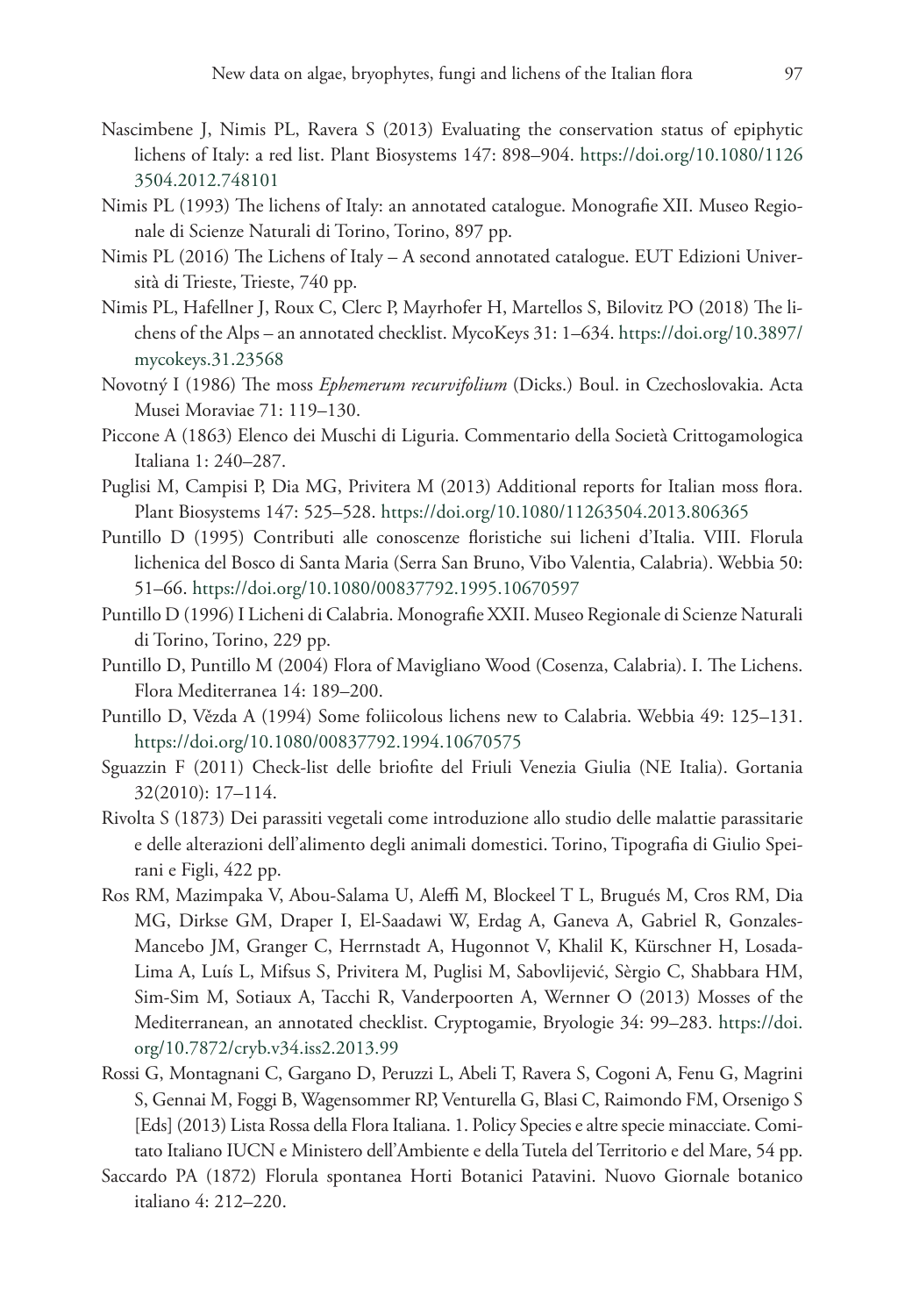- Sambo E (1927) I licheni del M. Ferrato (Toscana). Nuovo Giornale Botanico Italiano, nuova serie 34: 333–358.
- Scalia G (1915) Rassegna dei casi fitopatologici, studiati nel Laboratorio di Patologia vegetale della Reale Scuola Enologica di Catania nel triennio 1910–1913: relazione del direttore prof. dott. Giuseppe Scalia. Monaco & Mollica, Catania, 40 pp.
- Sérusiaux E, Coppins BJ, Lücking R (2007) *Phylloblastia inexpectata* (Verrucariaceae), a new species of foliicolous lichen from Western Europe and Madeira. Lichenologist 39: 103–108. <https://doi.org/10.1017/S0024282907006500>
- Sheath RG, Hambrook JA (1990) Freshwater Ecology. In: Cole KM, Sheath RG (Eds) Biology of the Red Algae. Cambridge University Press: 423–453.
- Sheath RG, Vis ML, Cole KM (1993) Distribution and systematics of the freshwater red algal family Thoreaceae in North America. European Journal of Phycology 28: 231–241. <https://doi.org/10.1080/09670269300650341>
- Sheliag-Sosonko YuR [Ed.] (1996) Red Data Book of Ukraine Vegetable Kingdom. Ukr. encyclop. after M. P. Bazhan, Kiev, 608 pp. [In Ukrainian]
- Simić S, Pantović N (2010) Observations on the rare alga *Thorea hispida* (Thore) Desvaux (Rhodophyta) from Serbia. Cryptogamie, Algologie 31: 343–353.
- Simić SB, Đorđević NB, Vasiljević BM (2014) New record of red alga *Thorea hispida* (Thore) Desvaux (Rhodophyta) in the River Sava (Sremska Mitrovica, Serbia). Water Research and Management 4: 47–52.
- Simić V, Simić S, Paunović M, Cakić P (2007) Model of assessment of critical risk of extinction and the priorities of protection of endangered aquatic species at national level. Biodiversity and Conservation 16: 2471–2493. <https://doi.org/10.1007/s10531-006-9130-x>
- Simienska J (2006) Red list of the algae of Poland. In: Mirek Z, Zarzycki K, Wojewoda W, Szelag Z (Eds) Red list of plants and fungi in Poland. Polish Academy of Sciences, 37–52.
- Singh G, Dal Grande F, Divakar PK, Otte J, Leavitt SD, Szczepanska K, Crespo A, Rico VJ, Aptroot A, Cáceres ME, Lumbsch HT, Schmitt I (2015) Coalescent-based species delimitation approach uncovers high cryptic diversity in the cosmopolitan lichen-forming fungal genus *Protoparmelia* (Lecanorales, Ascomycota). PLOS One 10(5): e0124625. <https://doi.org/10.1371/journal.pone.0124625>
- Täuscher L (2010) Prodromus einer Roten Liste der Cyanobakterien/Blaualgen, Rot-, Gelbgrün-, Braun-und Grünalgen des Landes Brandenburg–Ergebnisse eines bibliographischen Überblicks zur AlgenBesiedlung. Deutsche Gesellschaft für Limnologie (DGL). Erweiterte Zusammenfassungen der Jahrestagung 2009 (Oldenburg), Hardegsen: 511–515.
- Temniskova D, Stoyneva PM, Kirjakov KI (2006) Red list of the Bulgarian algae. I. Macroalgae. Phytologia Balcanica 14: 193–206.
- Tomás P, Moreno JL, Aboal M, Oscoz J, Durán C, Navarro P, Elbaile A (2013) Distributión y ecología de algunas especies de rodofitos (Rhodophyta) en la Cuenca del río Ebro. Limnetica 32: 61–70.
- Tommasi E (2006) Indagine cecidiologica sulle Prealpi Giulie occidentali (Friuli Venezia Giulia-Italia). Atti del Museo Civico di Storia Naturale di Trieste 53: 101–185.
- Trotter A (1908) Flora Italica Cryptogama. Pars I: Fungi. Uredinales: 40–41.